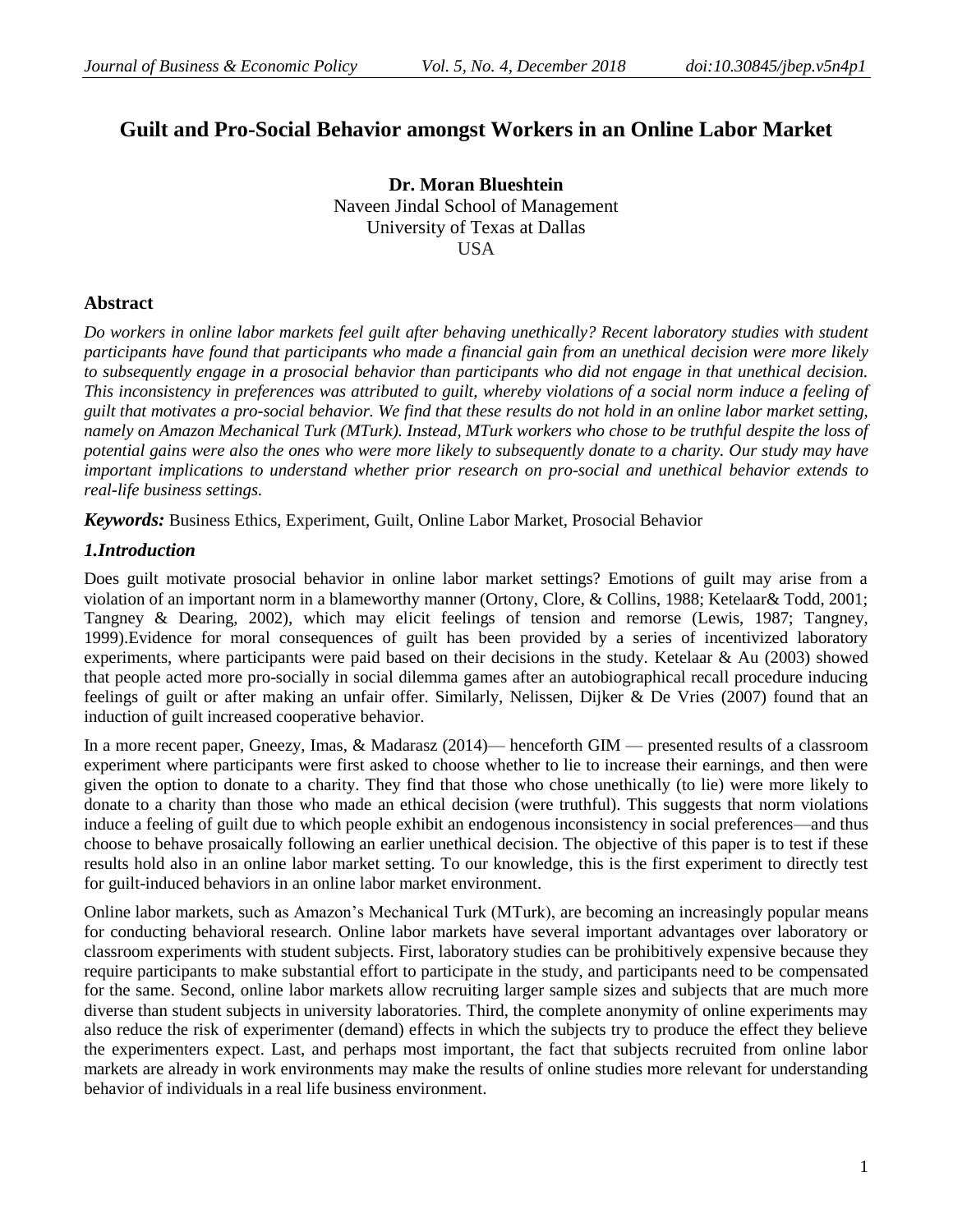An increasing body of research testifies for the validity of data collected by Mturk. Rand (2012) surveys series of replication studies showing that data from Mturk is qualitatively consistent with data from offline laboratories. Similarly, Horton Rand & Zeckhauser (2011) replicated some classic experiments in behavioral economics and found the results to be consistent with the lab results<sup>1</sup>. Crump et al  $(2013)$ , on the other hand, replicated a diverse body of tasks from experimental psychology and found mixed results: while some of replications were qualitatively successful, others, however, have revealed disparity between laboratory results and online results.

We too find that the results from Mturk differ from those collected in an offline classroom setting. Contrary to GIM, we find consistency in preferences for individuals. In this online labor market environment, individuals who chose to lie and increase their gains at the expense of another individual were **less** likely to donate to charity than those who chose to be truthful and sacrifice a portion of their gains to benefit another individual. In addition, donation rates of individuals were similar regardless of whether or not they previously faced an ethical dilemma. Thus, our results suggest that among Mturk workers, there is no evidence that guilt motivates pro-social behavior.

#### *2. Experimental design*

Participants in the study were recruited on Mturk from the U.S worker population. To be eligible to participate in the study, all participants had to clear several attention check questions to demonstrate that they understood the instructions. A total of 240recruits were eligible to participate in this study. They were randomly assigned either to the **Main Treatment (**120 participants) or to the **Reversed Treatment** (120 participants). In each treatment group, half of the participants were randomly assigned a role of a Sender, and the other half a role of a Receiver. Each participant received **20 cents as a participation fee. In addition, participants were told that they could**  make an additional payment of up to 30 cents, depending on the decisions made in the study<sup>2</sup>. See Table 1 for an overview of the treatments

| Treatment          | Role     | Number of participants |
|--------------------|----------|------------------------|
| Main Treatment     | Sender   | 60                     |
|                    | Receiver | 60                     |
| Reversed Treatment | Sender   | 60                     |
|                    | Receiver | 60                     |

**Table 1: Overview of the Treatments**

In the **Main Treatment**, we implemented a two-stage experiment design similar to GIM. First, Senders could choose to lie at the expense of the Receiver in order to increase their earnings (Deception Game). Next, Senders were given the option to donate to a charity. For the Deception Game we followed a game similar to Gneezy (2005). This deception game was modified in GIM to fit a classroom setting. We chose to use a framework similar to that of the original (Gneezy (2005) deception game as it was easier to implement in an online setting. In this two-player deception game, the Sender is told the outcome of the roll of a six-sided dice (in our experiment the outcome was 3). The Sender is then required to send a message to the Receiver and inform her about the outcome of the die roll. The Sender could choose between a true message ("The outcome from the roll of the 6sided die is **3**") and a misleading message ("The outcome from the roll of the 6-sided die is **2**").

**The Sender in this setting has a monetary incentive to lie: If the Receiver chooses the true outcome of the die (3), then the Sender will earn 20 cents and the Receiver will earn 30 cents. However if the Receiver chooses any other number as the outcome of the die, then the Sender will earn 20 cents, and the Receiver will earn30 cents. In other words –**the Sender would earn 10 cents more and the Receiver 10 cents less than if the Receiver chose the correct number.

After the Senders sent the message to the Receivers, Senders were given the option to donate 2 cents to the charity ―Doctors without Borders‖.2 cents represent 20% of the potential gains from lying, which is the same donation ratio that was used in GIM. Senders were informed that "Doctors without Borders is an international humanitarian aid organization providing medical aid to children and women in war-torn regions".

[http://wiki.wearedynamo.org/index.php?title=Fair\\_payment\)](http://wiki.wearedynamo.org/index.php?title=Fair_payment)

 $\overline{a}$ 

<sup>&</sup>lt;sup>1</sup>The authors showed that subjects (1) reverse decisions in response to how a decision-problem is framed, (2) have pro-social preferences and (3) respond to priming by altering their choices.

 $2^{\text{th}}$ These payment amounts follow the compensation recommended by the Guidelines for Academic Requesters (see [http://wiki.wearedynamo.org/index.php/Guidelines\\_for\\_Academic\\_Requestersa](http://wiki.wearedynamo.org/index.php/Guidelines_for_Academic_Requesters)nd also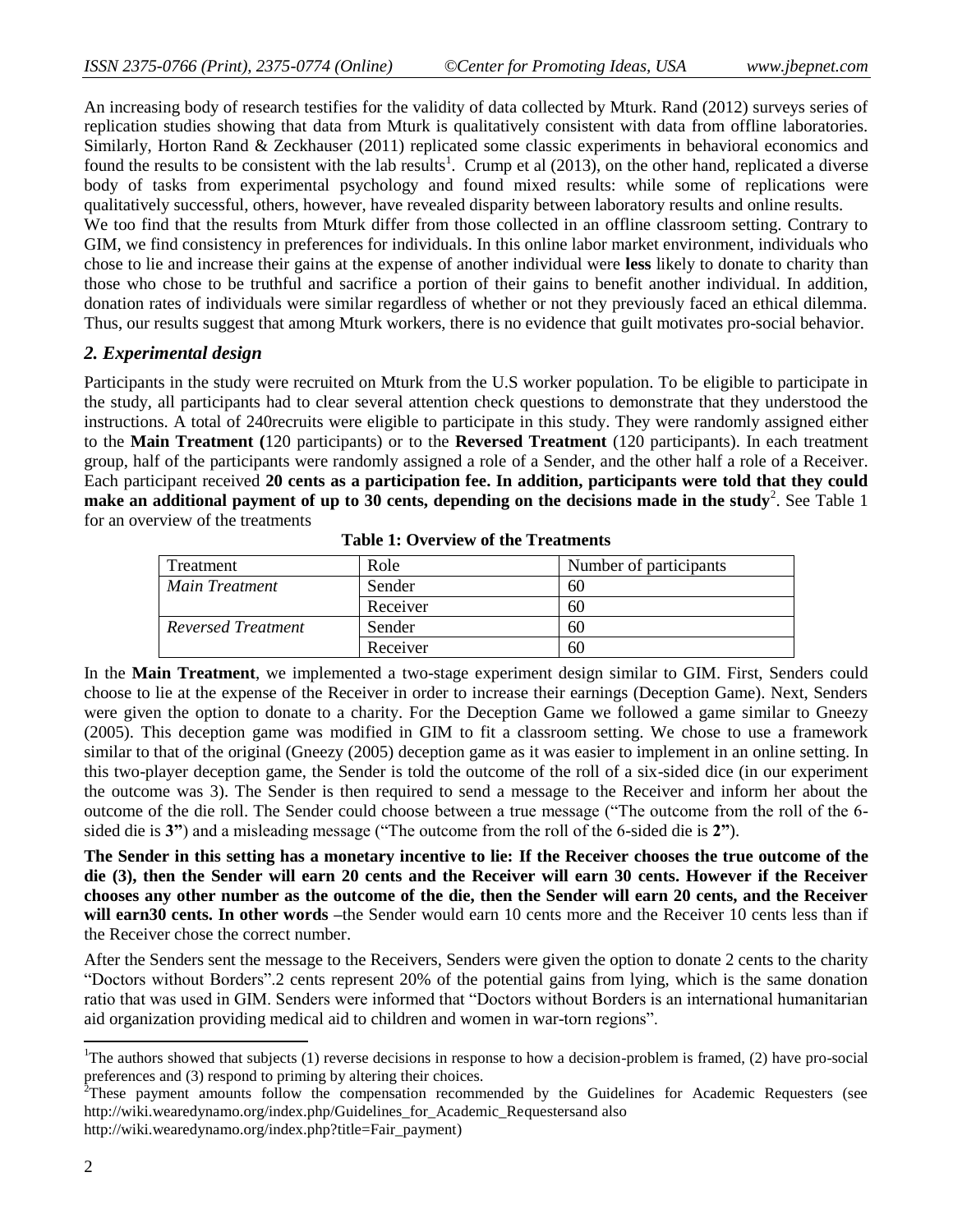It is important to note that, as in GIM, when Senders made their decisions in the Deception Game they did not know that they would later be given an option to donate a portion of their earnings in the first stage to a charity. After Senders and Receivers made their decisions, we implemented the choice of the Receivers. From the payments to the Senders who agreed to donate to the charity, we further subtracted that donation. Lastly, we made a donation to the charity at a sum equal to the total donation amounts. To further examine whether guilt motivates prosocial choices we also conducted a Reversed Treatment (not conducted in GIM). In the Reversed Treatment, the order of the stages of the Main Treatment was reversed. First, Senders were given the option to donate 2 cents to the charity, and then they played the Deception Game as described above. As before, the second stage of the game was not known to the players ahead of time - when Senders were given the option to donate 2 cents to the charity they did not know that they would later play a Deception Game.

#### **3. Experiment Results**



#### **Figure 1: Fraction of Senders who Donated by Message Type – Current Study vs. GiM.**

Figure 1 presents results for the fraction of Senders in the Main Treatment who donated depending on their decision in the Deception Game. We find that 50% (14) of the Senders who chose to lie in the Deception Game, followed with a donation to the charity, compared with 72% (23) of the Senders who chose to be truthful. In fact, the difference is even weakly significant (p=0.08, 2-sided test). That is, participants in the Main Treatment who initially chose to lie in order to potentially earn 10 cents more from lying were subsequently less likely to donate to a charity compared with participants who chose to send a truthful message in the Deception Game. Figure 1 also presents the results for the fraction of Senders in GIM who donated depending on their decision in the Deception Game. As can be seen, in their study, 30% of the participants who were truthful chose to donate, compared with 73% of those who lied (p<.001, 2-sided test). Comparing our results with theirs, we see that the results in GIM do not hold in our setting. In particular, not only can we reject their hypothesis that initial unethical behavior leads to subsequent pro-social behavior, but in fact the consistency in ethical and pro-social behavior is marginally significant. Donation rates for the Main Treatment and Reversed Treatment are presented in Figure 2.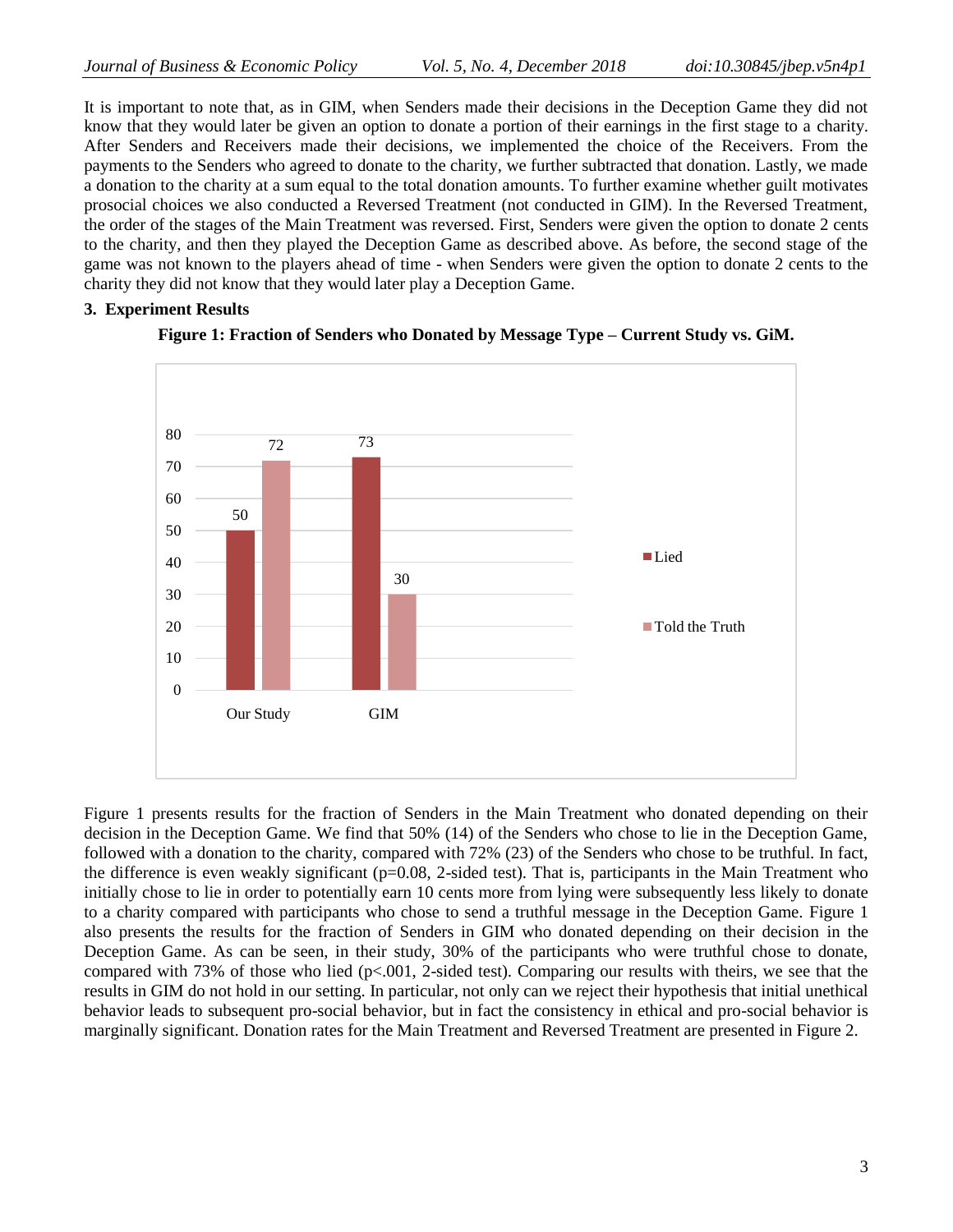

Figure 2: Fraction of Senders who Donated by Treatment

In the Main Treatment, 62% (37) of the Senders chose to donate to the charity compared with 68% (41) of the Senders in the Reversed Treatment. These differences are not statistically significant (p=0.44, 2-sided test). That is, donation rates of participants who played a Deception Game before making a donation decision, were not statistically different from donation rates of participants who were first required to make a donation decision (without knowing that they would play a Deception Game later).Thus, we again reject the hypothesis posited in GIM.





Figure 3 presents results for the fraction of Senders in the Reversed Treatment who lied depending on their earlier donation decision. We find that 32% (13) of the Senders who chose to donate to the charity subsequently chose to lie in the Deception Game, compared with 58% (11) of the Senders who chose not to donate.